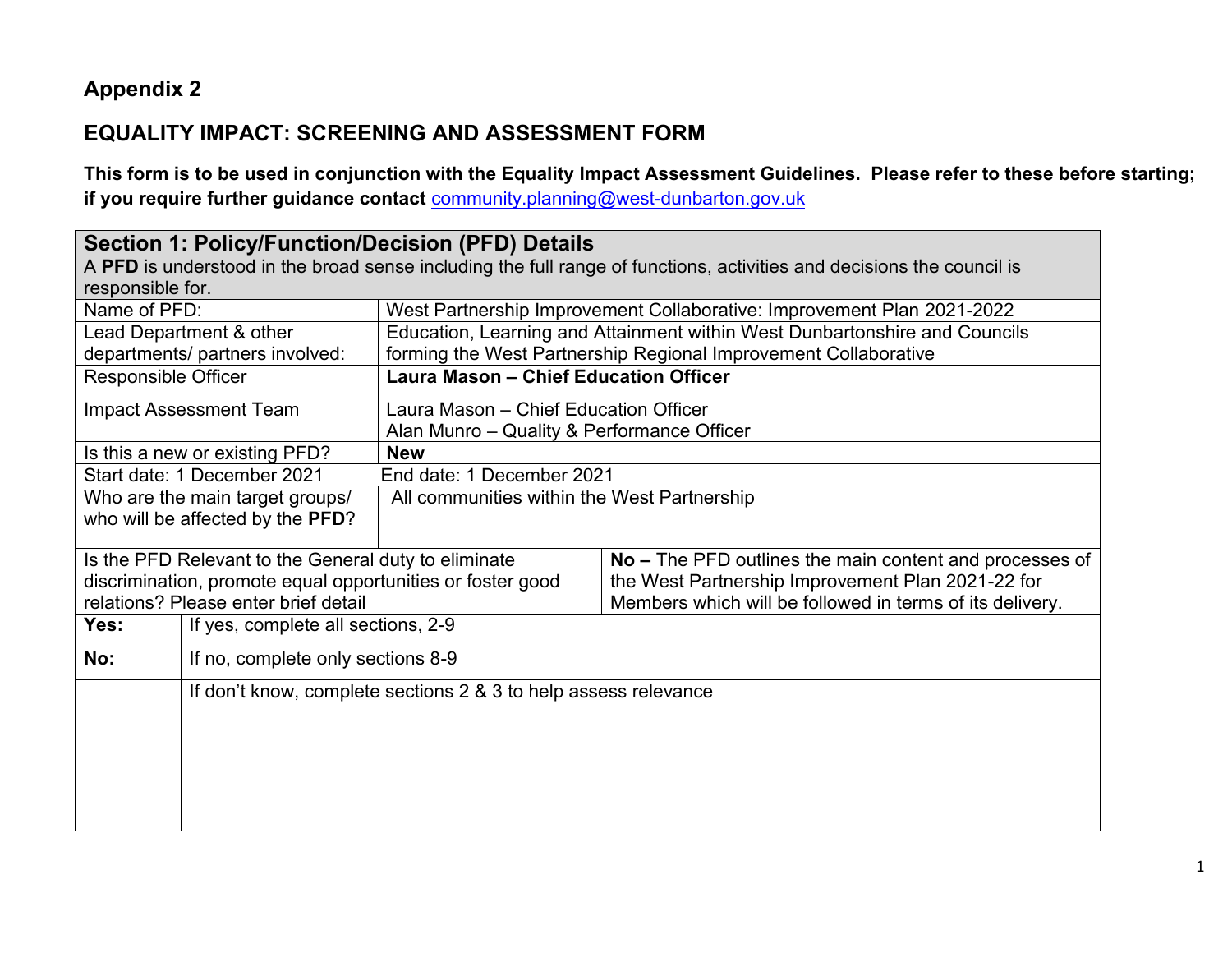| <b>Section 2: Evidence</b>                                                  |                                                                                                                           |  |  |  |  |
|-----------------------------------------------------------------------------|---------------------------------------------------------------------------------------------------------------------------|--|--|--|--|
|                                                                             | Please list the available evidence used to assess the impact of this PFD, including the sources listed below. Please also |  |  |  |  |
|                                                                             | identify any gaps in evidence and what will be done to address this.                                                      |  |  |  |  |
| <b>Available evidence:</b>                                                  |                                                                                                                           |  |  |  |  |
| Consultation/                                                               |                                                                                                                           |  |  |  |  |
| Involvement with                                                            |                                                                                                                           |  |  |  |  |
| community, including                                                        |                                                                                                                           |  |  |  |  |
| individuals or groups or                                                    |                                                                                                                           |  |  |  |  |
| staff as relevant                                                           |                                                                                                                           |  |  |  |  |
| Research and relevant                                                       |                                                                                                                           |  |  |  |  |
| information                                                                 |                                                                                                                           |  |  |  |  |
| Officer knowledge                                                           |                                                                                                                           |  |  |  |  |
| <b>Equality Monitoring</b>                                                  |                                                                                                                           |  |  |  |  |
| information - including                                                     |                                                                                                                           |  |  |  |  |
| service and employee                                                        |                                                                                                                           |  |  |  |  |
| monitoring                                                                  |                                                                                                                           |  |  |  |  |
| Feedback from service                                                       |                                                                                                                           |  |  |  |  |
| users, partner or other                                                     |                                                                                                                           |  |  |  |  |
| organisation as relevant                                                    |                                                                                                                           |  |  |  |  |
| Other                                                                       |                                                                                                                           |  |  |  |  |
| Are there any gaps in evidence? Please indicate how these will be addressed |                                                                                                                           |  |  |  |  |
| Gaps identified                                                             |                                                                                                                           |  |  |  |  |
| Measure to address                                                          |                                                                                                                           |  |  |  |  |
| these                                                                       |                                                                                                                           |  |  |  |  |
|                                                                             |                                                                                                                           |  |  |  |  |
| Note: Link to Section 6 below Action Plan to address any gaps in evidence   |                                                                                                                           |  |  |  |  |
|                                                                             |                                                                                                                           |  |  |  |  |
|                                                                             |                                                                                                                           |  |  |  |  |
|                                                                             |                                                                                                                           |  |  |  |  |
|                                                                             |                                                                                                                           |  |  |  |  |
|                                                                             |                                                                                                                           |  |  |  |  |
|                                                                             |                                                                                                                           |  |  |  |  |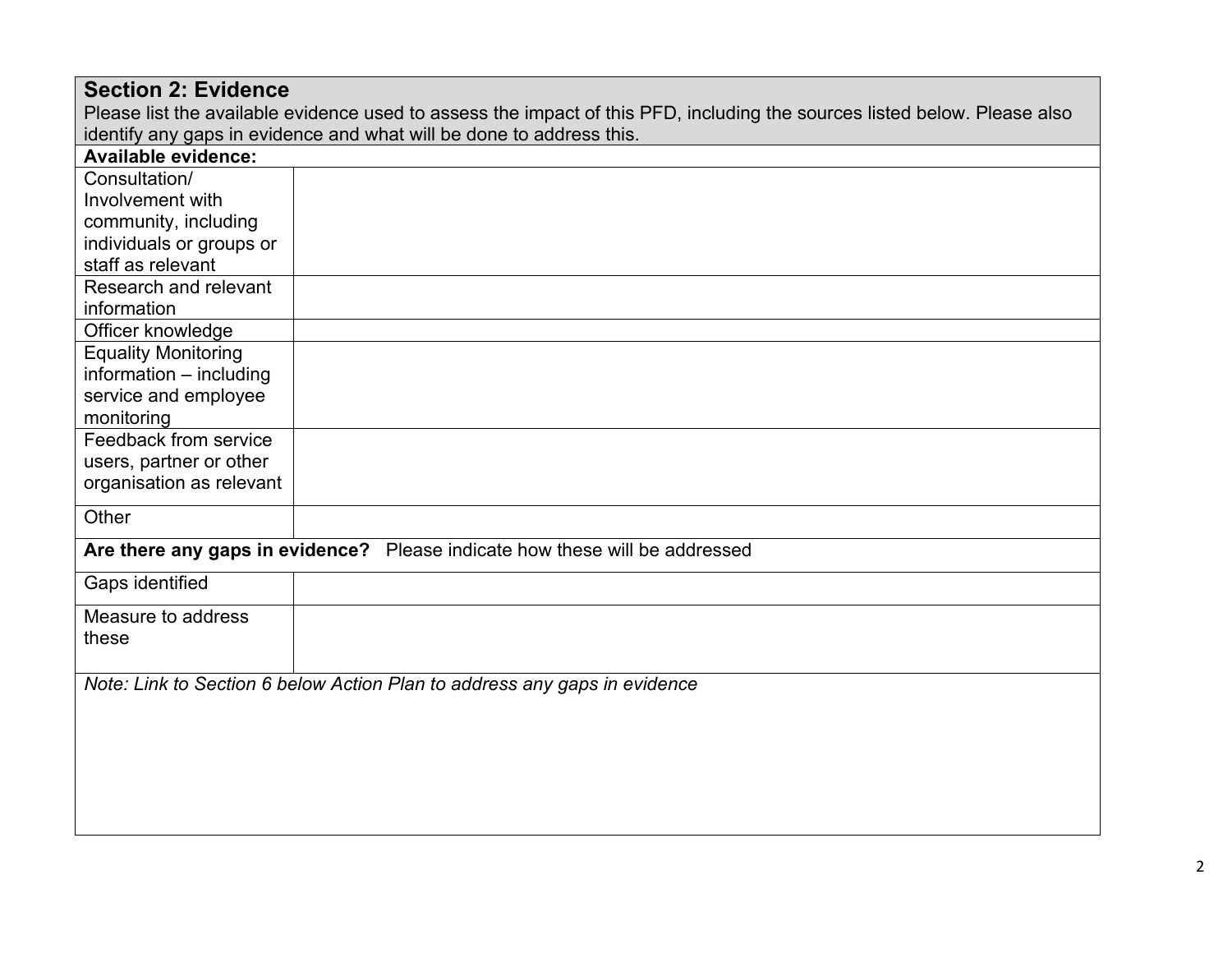| <b>Section 3: Involvement and Consultation</b>                   |              |                                                                                                              |                                                                                                                         |  |
|------------------------------------------------------------------|--------------|--------------------------------------------------------------------------------------------------------------|-------------------------------------------------------------------------------------------------------------------------|--|
|                                                                  |              |                                                                                                              | Include involvement and consultation relevant to this PFD, including what has already been done and what is required to |  |
| be done, how this will be taken and results of the consultation. |              |                                                                                                              |                                                                                                                         |  |
|                                                                  |              |                                                                                                              | Please outline details of any involvement or consultation, including dates carried out, protected characteristics. Also |  |
|                                                                  |              | include involvement or consultation to be carried out as part of the developing and implementing the policy. |                                                                                                                         |  |
| <b>Details of consultations</b>                                  | <b>Dates</b> | <b>Findings</b>                                                                                              | <b>Characteristics</b>                                                                                                  |  |
|                                                                  |              |                                                                                                              | Race                                                                                                                    |  |
|                                                                  |              |                                                                                                              | <b>Sex</b>                                                                                                              |  |
|                                                                  |              |                                                                                                              | <b>Gender Reassignment</b>                                                                                              |  |
|                                                                  |              |                                                                                                              | <b>Disability</b>                                                                                                       |  |
|                                                                  |              |                                                                                                              | Age                                                                                                                     |  |
|                                                                  |              |                                                                                                              | Religion/ Belief                                                                                                        |  |
|                                                                  |              |                                                                                                              | <b>Sexual Orientation</b>                                                                                               |  |
|                                                                  |              |                                                                                                              | <b>Civil Partnership/ Marriage</b>                                                                                      |  |
|                                                                  |              |                                                                                                              | Pregnancy/ Maternity                                                                                                    |  |
|                                                                  |              |                                                                                                              | <b>Cross cutting</b>                                                                                                    |  |
|                                                                  |              |                                                                                                              |                                                                                                                         |  |
| Note: Link to Section 6 below Action Plan                        |              |                                                                                                              |                                                                                                                         |  |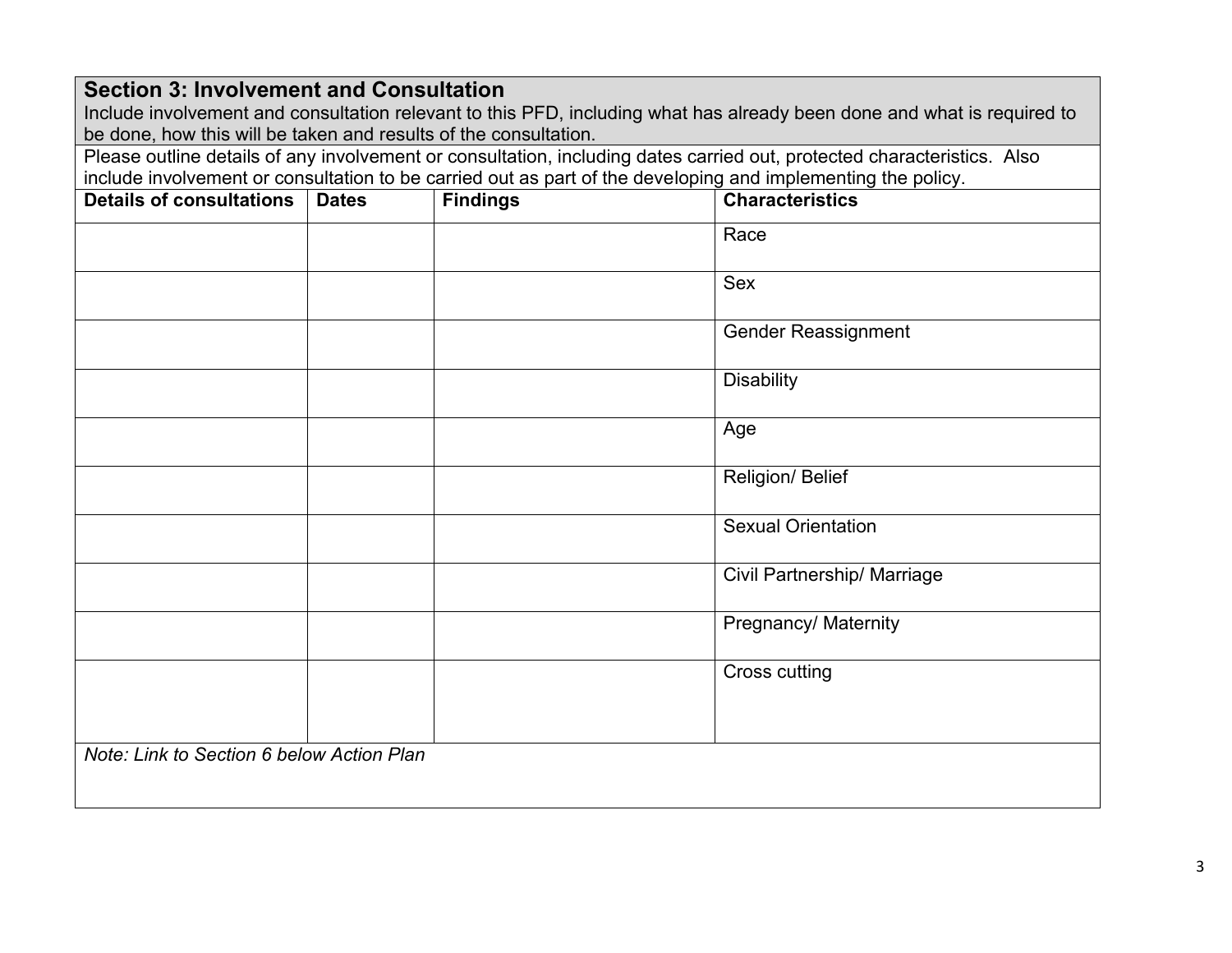| Section 4: Analysis of positive and Negative Impacts                                                                                                                                        |                        |                        |                     |  |
|---------------------------------------------------------------------------------------------------------------------------------------------------------------------------------------------|------------------------|------------------------|---------------------|--|
| <b>Protected Characteristic</b>                                                                                                                                                             | <b>Positive Impact</b> | <b>Negative Impact</b> | <b>No</b><br>impact |  |
| Race                                                                                                                                                                                        |                        |                        |                     |  |
| Sex                                                                                                                                                                                         |                        |                        |                     |  |
| Gender<br>Re-assignment                                                                                                                                                                     |                        |                        |                     |  |
| <b>Disability</b>                                                                                                                                                                           |                        |                        |                     |  |
| Age                                                                                                                                                                                         |                        |                        |                     |  |
| Religion/ Belief                                                                                                                                                                            |                        |                        |                     |  |
| <b>Sexual Orientation</b>                                                                                                                                                                   |                        |                        |                     |  |
| Civil Partnership/ Marriage; this PC is<br>not listed as relevant for Specific<br>Duties; however under the General<br>Duty we are required to eliminate any<br>discrimination for this PC. |                        |                        |                     |  |
| Note: Link to Section 6 below Action Plan in terms of addressing impacts                                                                                                                    |                        |                        |                     |  |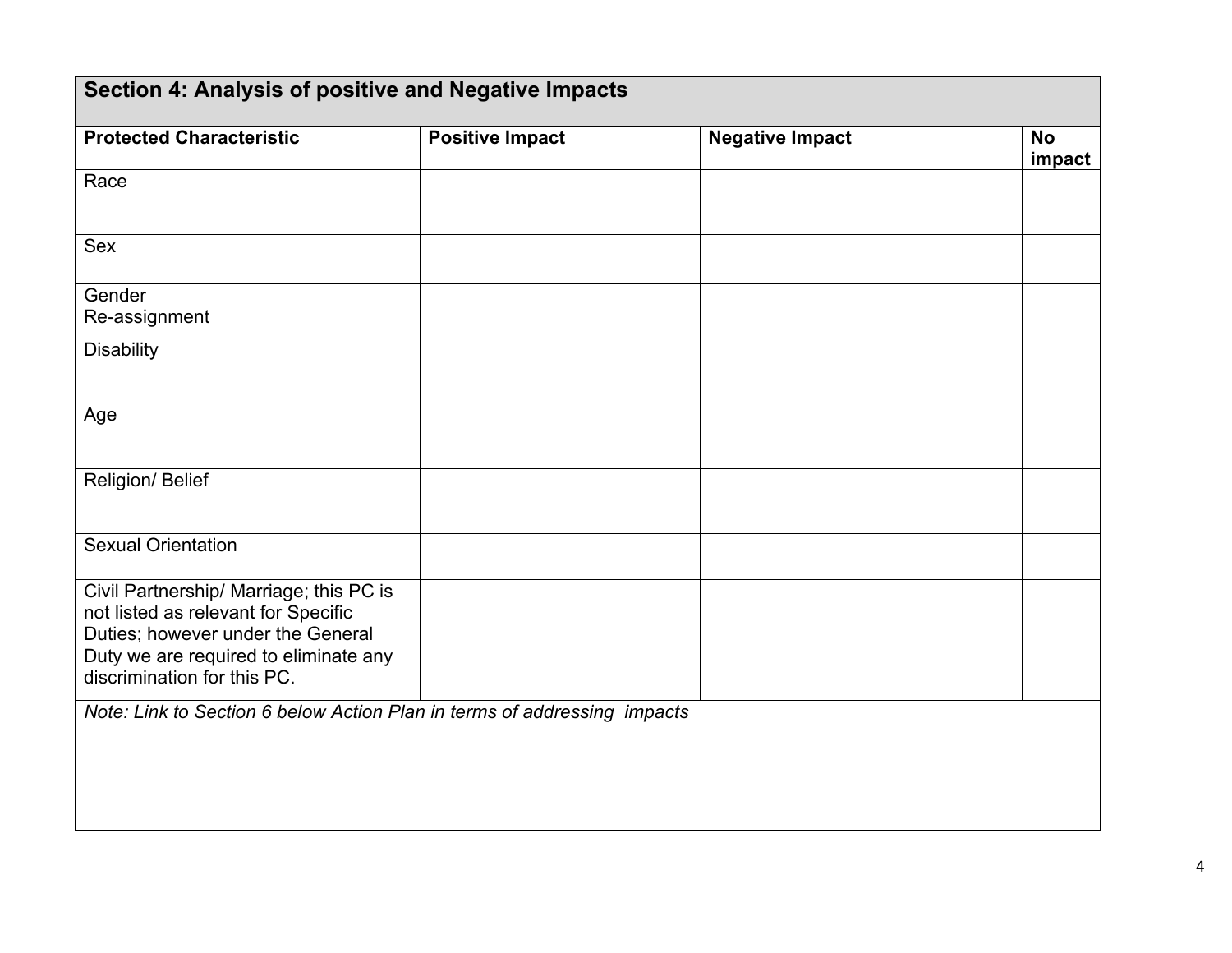| <b>Section 5: Addressing impacts</b>                                                                                |  |  |  |  |
|---------------------------------------------------------------------------------------------------------------------|--|--|--|--|
| Select which of the following apply (use can choose more than one) and give a brief explanation - to be expanded in |  |  |  |  |
| Section 6: Action Plan                                                                                              |  |  |  |  |
| 1. No major change                                                                                                  |  |  |  |  |
| Continue the PFD<br>2.                                                                                              |  |  |  |  |
| 3. Adjust the PFD                                                                                                   |  |  |  |  |
| 4. Stop and remove the PFD                                                                                          |  |  |  |  |
| Give reasons:                                                                                                       |  |  |  |  |
| Note: Link to Section 6 below Action Plan                                                                           |  |  |  |  |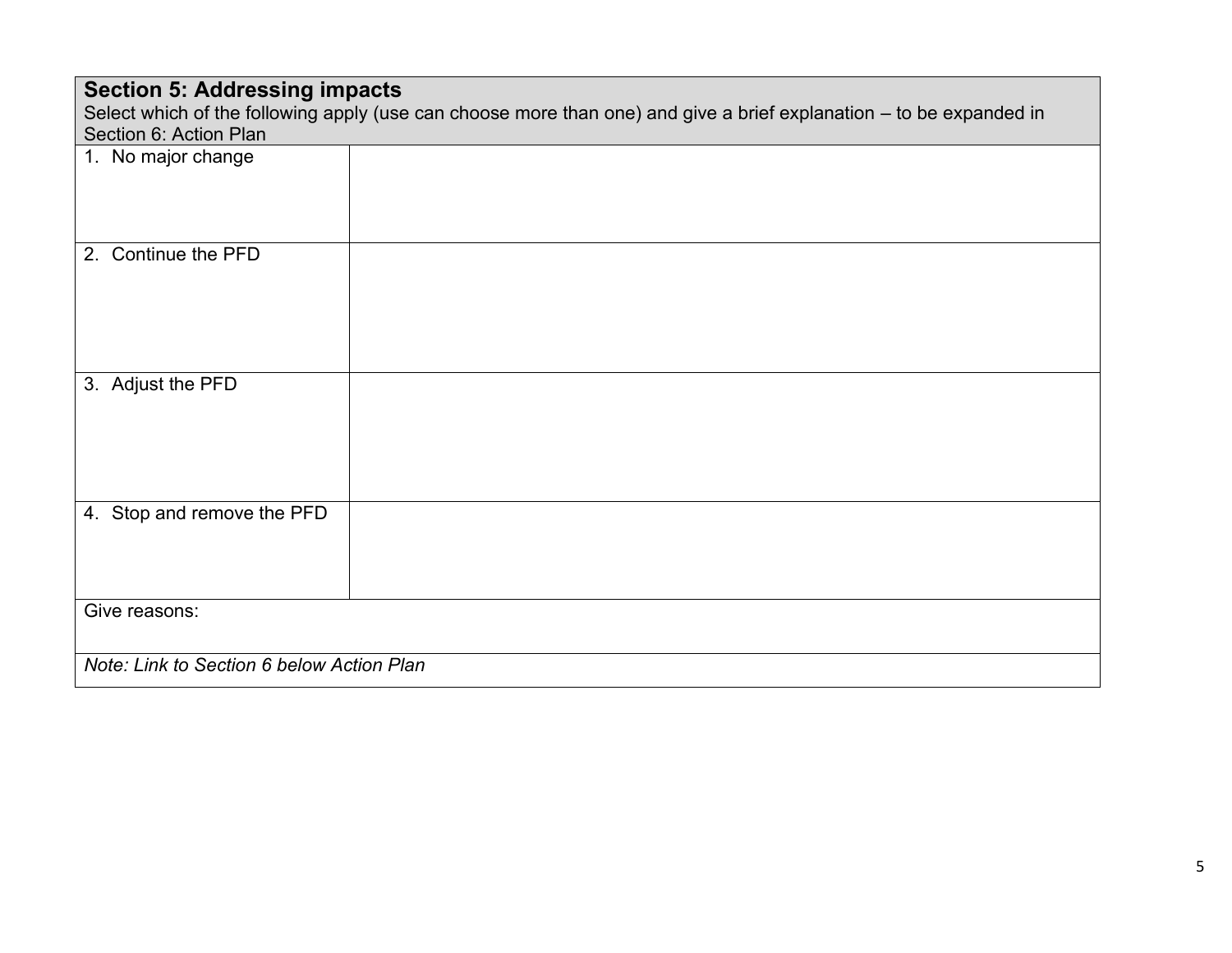| Section 6: Action Plan describe action which will be taken following the assessment in order to; reduce or remove any |                    |                                                                                                                      |             |                                    |
|-----------------------------------------------------------------------------------------------------------------------|--------------------|----------------------------------------------------------------------------------------------------------------------|-------------|------------------------------------|
| negative impacts, promote any positive impacts, or gather further information or evidence or further consultation     |                    |                                                                                                                      |             |                                    |
| <b>Action</b>                                                                                                         | <b>Responsible</b> | Intended outcome                                                                                                     | <b>Date</b> | <b>Protected Characteristic</b>    |
|                                                                                                                       | person             |                                                                                                                      |             |                                    |
|                                                                                                                       |                    |                                                                                                                      |             | <b>Disability</b>                  |
|                                                                                                                       |                    |                                                                                                                      |             | Gender                             |
|                                                                                                                       |                    |                                                                                                                      |             | <b>Gender Reassignment</b>         |
|                                                                                                                       |                    |                                                                                                                      |             | Race                               |
|                                                                                                                       |                    |                                                                                                                      |             | Age                                |
|                                                                                                                       |                    |                                                                                                                      |             | Religion/ Belief                   |
|                                                                                                                       |                    |                                                                                                                      |             | <b>Sexual Orientation</b>          |
|                                                                                                                       |                    |                                                                                                                      |             | <b>Civil Partnership/ Marriage</b> |
|                                                                                                                       |                    |                                                                                                                      |             | Pregnancy/ Maternity               |
|                                                                                                                       |                    |                                                                                                                      |             | Cross cutting                      |
|                                                                                                                       |                    | Are there any negative impacts which cannot be reduced or removed? please outline the reasons for continuing the PFD |             |                                    |
|                                                                                                                       |                    |                                                                                                                      |             |                                    |